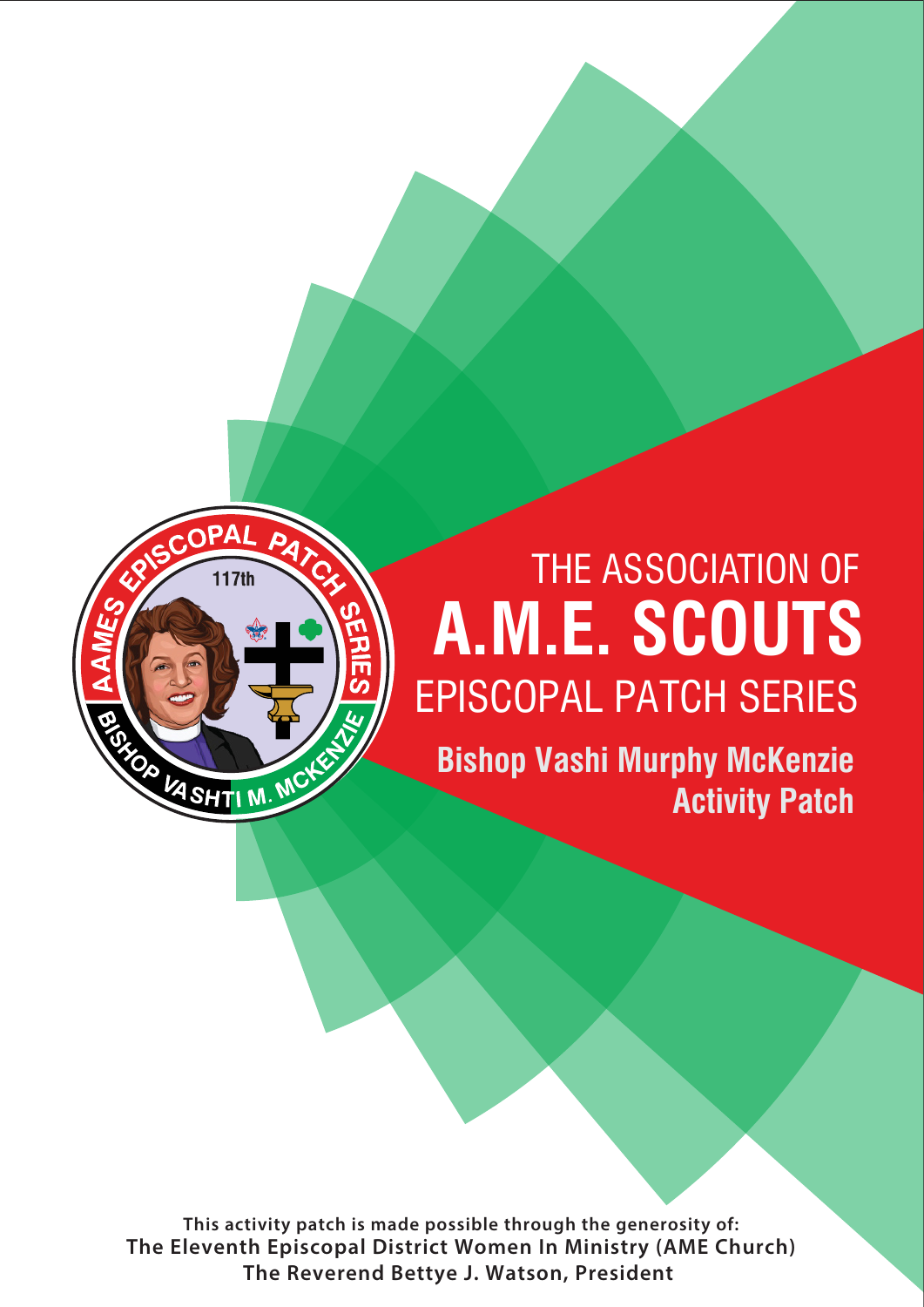# **This Activity Workbook is the Property of:**

|                                          | <b>Scout/Youth</b>                               |  |  |  |  |  |
|------------------------------------------|--------------------------------------------------|--|--|--|--|--|
|                                          |                                                  |  |  |  |  |  |
|                                          |                                                  |  |  |  |  |  |
|                                          |                                                  |  |  |  |  |  |
|                                          |                                                  |  |  |  |  |  |
|                                          |                                                  |  |  |  |  |  |
|                                          |                                                  |  |  |  |  |  |
|                                          | Leader's Signature: Management of the Signature: |  |  |  |  |  |
| <b>O</b> 3S<br><b>DUCATION</b><br>SCOUTS |                                                  |  |  |  |  |  |

**1**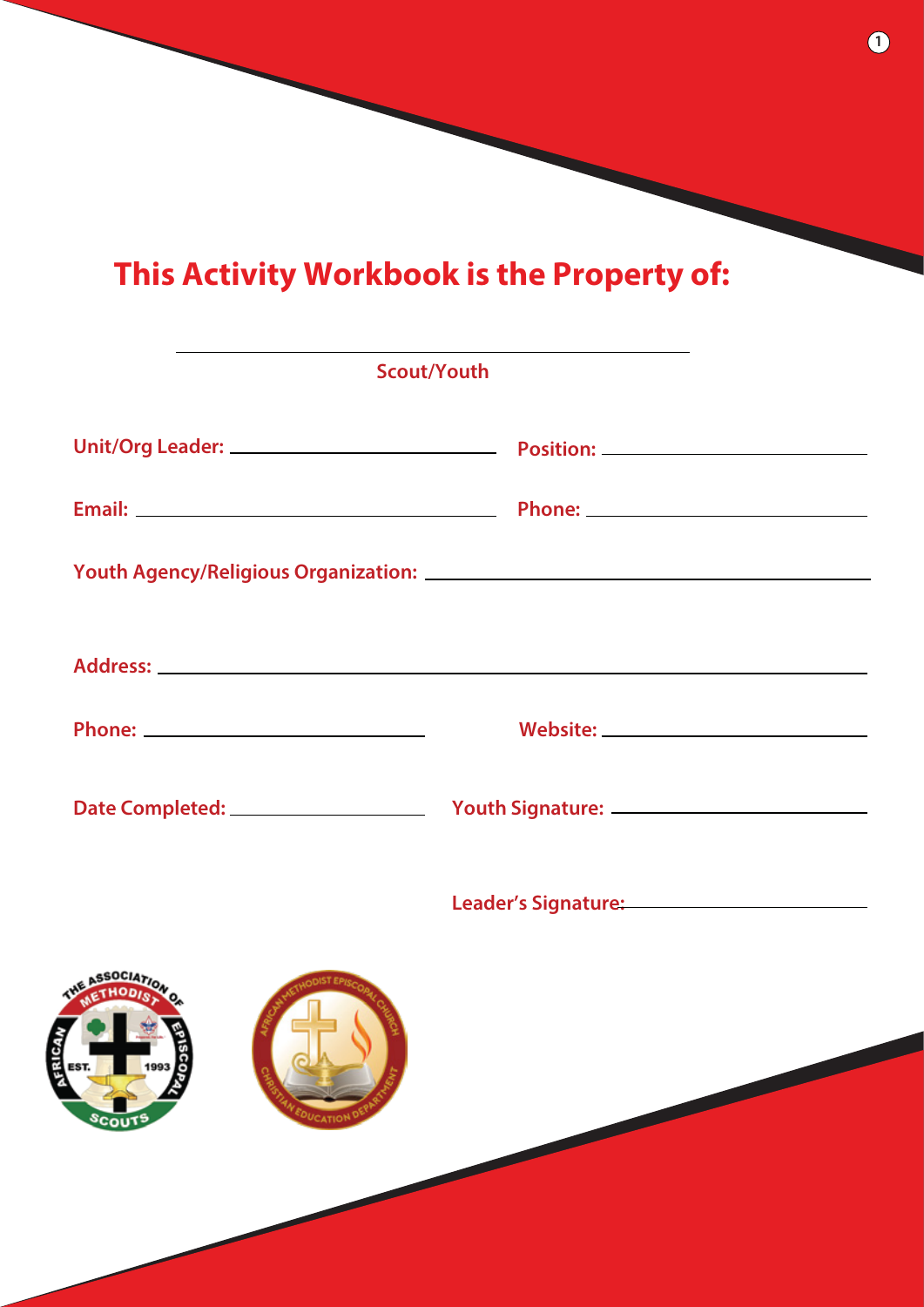# The Association of African Methodist Episcopal Scouts<br>
This part with a control to the film and some who built<br>
the and control to the film and some who built<br>
the and control to the film and some two states of the method

# **Episcopal Patch Series**

This patch series honors the faith and sacrifices of the men and women who built, led, and continue to lead the African Methodist Episcopal (A.M.E.) Church in the 21st century. These men and women not only defended the faith, but worked tirelessly to promote equality, diversity, and excellence for the whole of humanity. The A.M.E. bishops, both past and present, participants will meet in this series were/are devout followers of the God of Liberation who often found themselves getting into "good trouble - necessary trouble" in their fight for racial justice and religious freedom. It is the hope that glimpses into their lives will inspire youth and adults alike to strive to create a more just society.

# **Frequently Asked Questions**

### **Who may earn this activity patch?**

All youth and adults – scouts or non-scouts, AME or non-AME – are welcome to participate in the Episcopal Patch Series offered by the Association of African Methodist Episcopal Scouts.

### **Is this activity considered a religious emblem and may a Scout receive a religious knot after earning this activity?**

No. This activity is considered a religious activity, not a religious emblem. Scouts may not receive a religious knot for earning any of the activity patches.

### **Who may serve as an adult mentor for this activity?**

Any parent or adult who meets the standard that the BSA, GSUSA and/or any religious institution or youth agency establish for youth protection.

### **Is there any time requirement?**

Only that the grade-specific requirements need to be completed while in the respective grade level.

### **Do the answers need to be submitted?**

Yes. After the requirements and activities are reviewed by your adult leader (scouts, school, other youth agency, or religious institution) or parental unit, please submit answers to the requirements and pictures depicting the activities selected. Please note that the submission of any pictures automatically grants AAMES consent to publish said submissions.

### **Will there be more Episcopal Activity Patches?**

Yes. There may be additional Episcopal Activity Patches released periodically.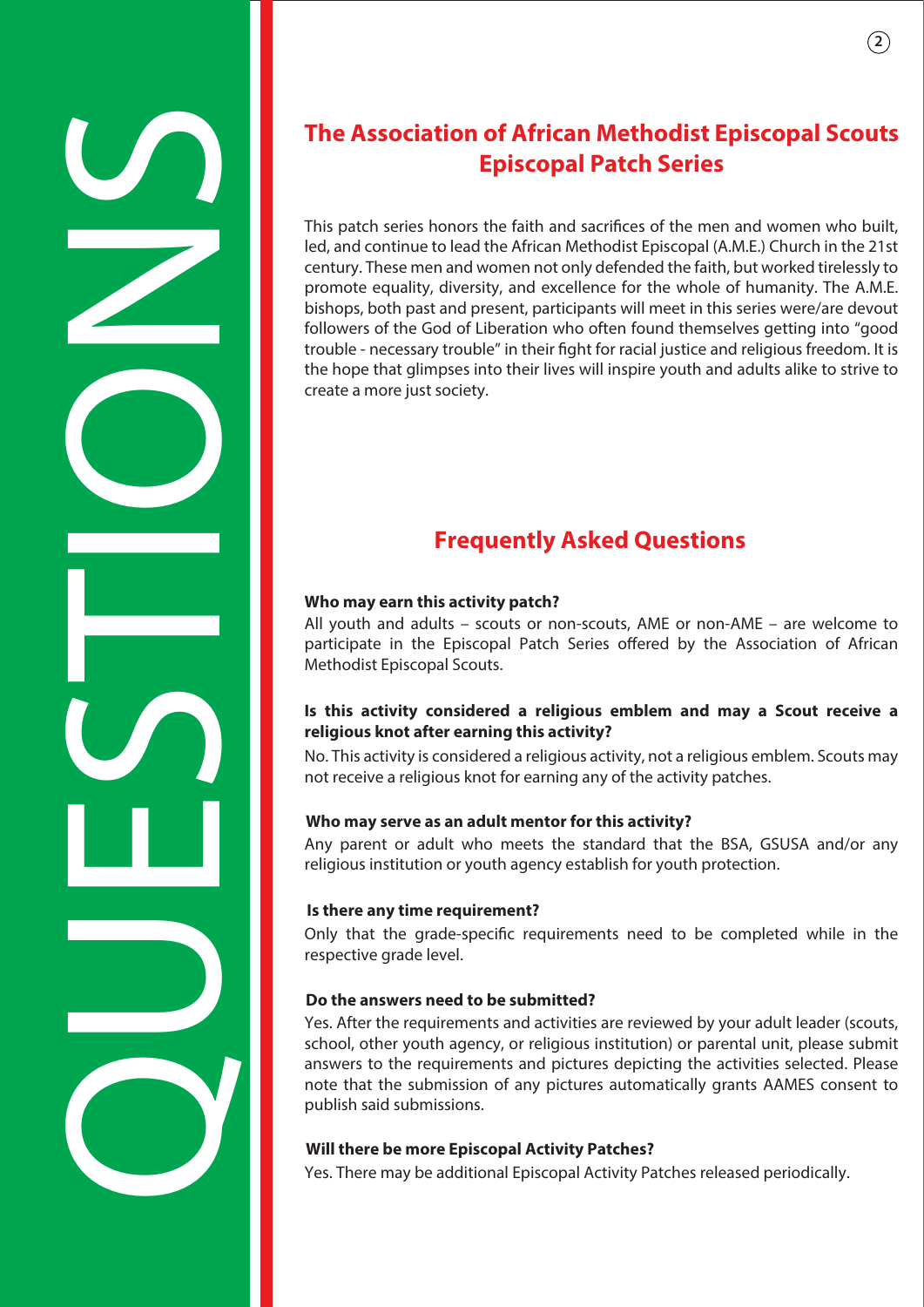

# **Requirements for Completing the Bishop Vashti Murphy McKenzie Activity Patch**

**3**

1<sup>st</sup> thru 5<sup>th</sup> Grades: Complete any 5 requirements and any 2 activities **th th 6 thru 8 Grades:**Complete any 10 requirements and any 3 activities **thru 12<sup>th</sup> Grades:** Complete **ALL** requirements and any 4 activities

### **Requirements for Adults:**

- 1. Assist any individual youth or youth group with earning this Episcopal Activity Patch.
- 2. Share your thoughts about Bishop McKenzie with the youth/youth group you are working with.
- 3. Review the responses to the requirements of each youth participant to confirm accuracy and insure understanding.
- 4. Guide each youth participant in selecting the requisite number of activities and framing a strategy for completing them.



### **Online Resources**

https://www.vashtimckenzie.com/bishop.php

https://www.thehistorymakers.org/biography/bishop-vashti-mckenzie-23

https://www.blackpast.org/african-american-history/mcken-<br>zie-vashti-murphy-1947/

https://lasentinel.net/bishop-vashti-mckenzie.html

https://www.npr.org/transcripts/8918089

https://www.ny-<br>times.com/2000/07/12/us/after-213-years-ame-church-elects-first-woman -as-a-bishop.html

https://www.washingtonpost.com/archive/life-<br>style/2000/08/01/pioneer-of-the-spirit/a5f03d68-0f93-4d13-a8ce-d2f67b6 4d9ad/

https://www.christianitytoday.com/ct/2000/julyweb-only/13.0c.html

www.amewim.org

## **Feel free to use other resources.**

*The information and online resources contained in this activity workbook have been compiled by: The Reverend Erika D. Crawford, DMin | Senior Pastor, Mt. Zion AME Church, Dover DE Connectional President of the African Methodist Episcopal Church Women in Ministry*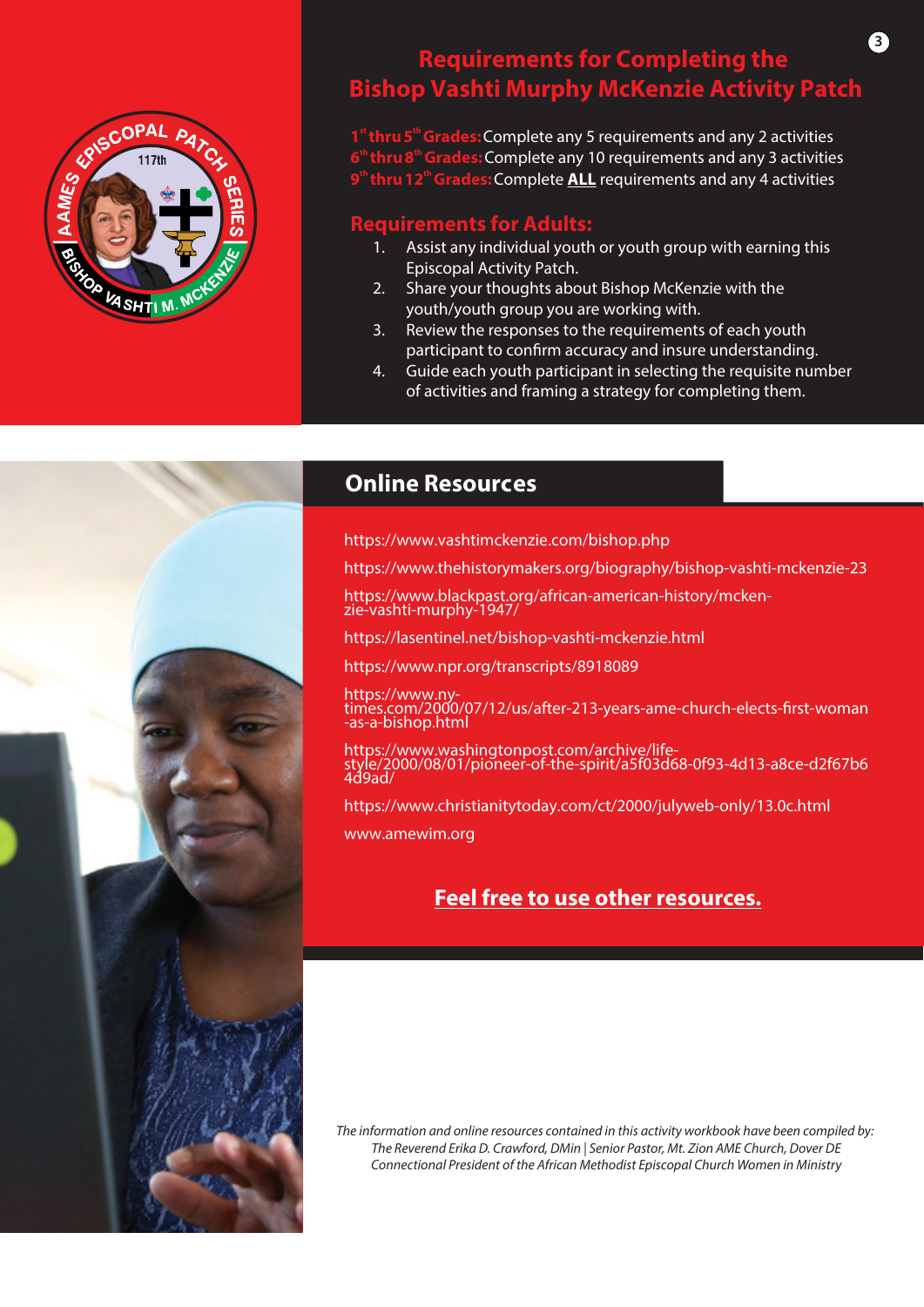- 1. What churches did Bishop McKenzie pastor?
- 2. What Episcopal Districts has Bishop McKenzie served?
- 3. How many candidates ran for the Episcopacy in 2000?
- 4. Who was the first woman to run for the Episcopacy in the AME Church? How many times did she run? Did she ever get elected?
- 5. How many years did it take the AME church to elect a woman to the office of Bishop?
- 6. What does it mean to "shatter the glass ceiling?"
- 7. What schools did Bishop McKenzie graduate from? What degrees does she have?
- 8. According to the discipline, what percentage votes does it take to elect a Bishop? How many votes did it take for Bishop McKenzie to be elected?
- 9. What publication named Bishop McKenzie one of the top 15 African American preachers?
- 10. What leadership Conference has Bishop McKenzie established for women?
- 11. How many books did Bishop McKenzie publish? What are their names?
- 12. Who is Bishop McKenzie married to? What was his profession?
- 13. What sorority does Bishop McKenzie belong to? What relations does she have to the founder?
- 14. What is AME Women in Ministry? What are the objectives of this commission?

**4**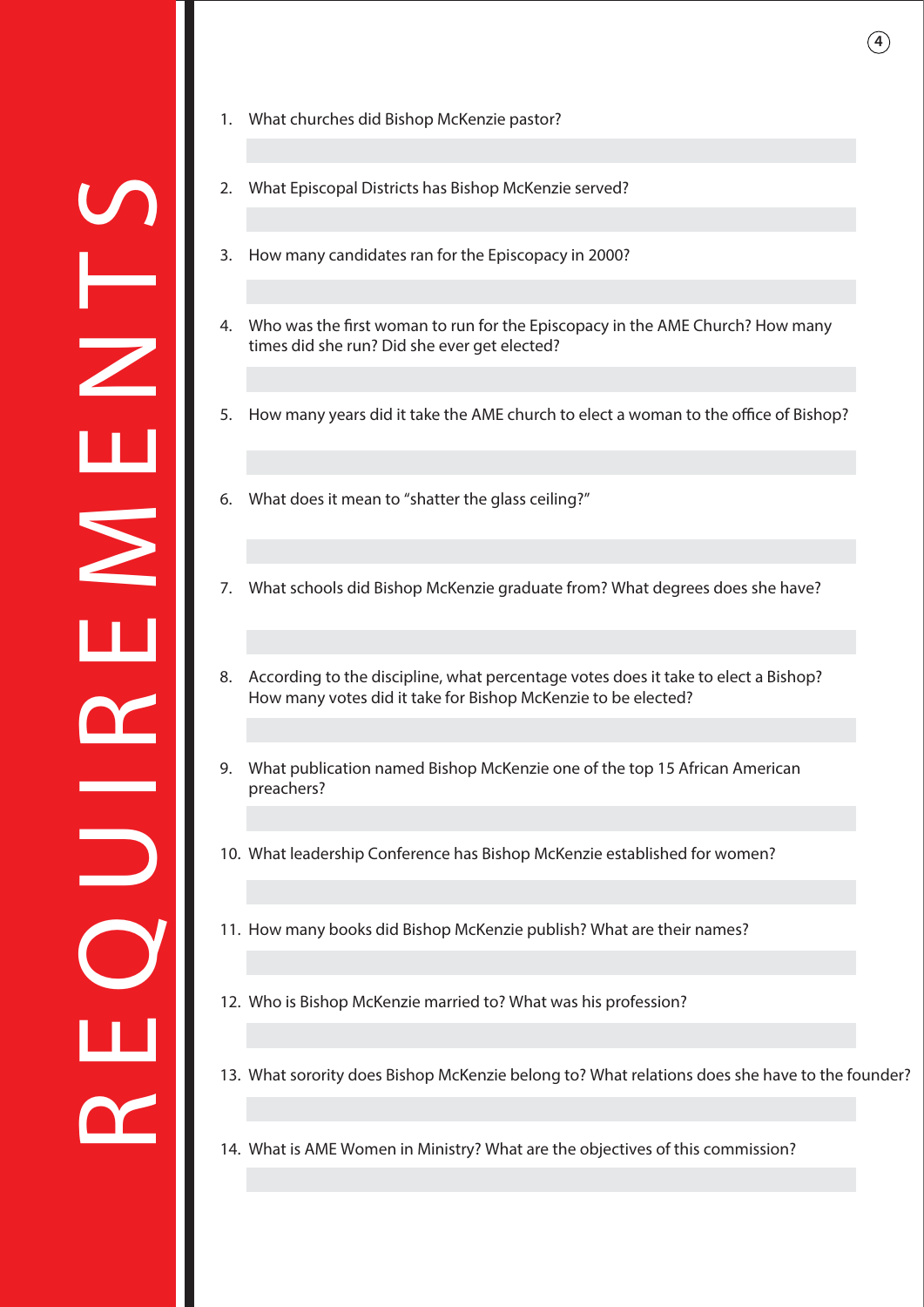- To When was Bishop McKenzie President of the Bishop's Council? What does the<br>President of the Council do? How long does a Bishop hold that office?<br>That is the Couloge? What is there mission? How is it tied to the AME Churc
- 15. How many women have been elected and consecrated Bishops of the AME Church? What are their names?

**5**

- 16. When was Bishop McKenzie President of the Bishop's Council? What does the President of the Council do? How long does a Bishop hold that office?
- history of the college? What is there mission? How is it tied to the AME Church?
- 18. Where in the Bible can you find the story of Queen Vashti? What is her story?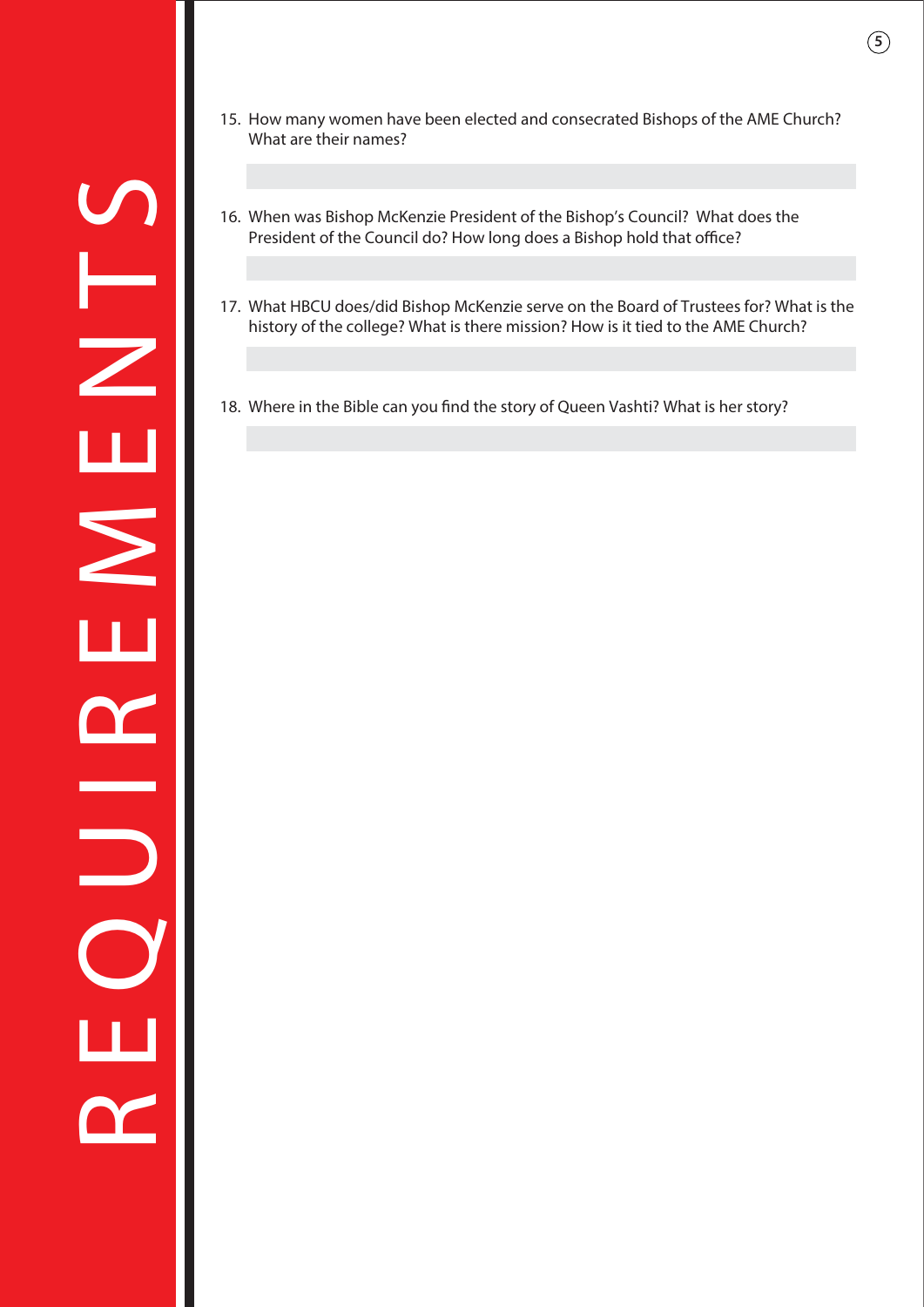

# ACTIVITIES

- 1. Bishop McKenzie is named after a woman of great strength in the Bible, Queen Vashti. Write a 250-word essay about another woman of strength in the Bible (or any other religious sacred text) and the struggles she overcame.
- 2. Draw a picture depicting Bishop McKenzie's historic election. Display it at a meeting of your youth group/organization or house of worship.
- 3. Bishop McKenzie is committed to leadership development and mentoring for women. Identify a women's shelter or girls' home where you can volunteer. If that is not possible, organize a youth group to assemble care packages or a clothing drive to benefit them.
- 4. Bishop McKenzie is an advocate for women's rights. Work on a PowerPoint, Prezi or Movie project that reflects the economic disparities in the workplace for women and women of color, particularly.
- 5. Bishop McKenzie was a journalist and the Pastor of three AME Churches. Interview at least two women pastors in the AME Church and write an article for the Christian Recorder on the state of Women Pastors in the AME Church.
- 6. Create an interactive game reflecting woman in the Bible (or any other religious sacred text). History Mystery works well as an individual or group activity.
- 7. Bishop McKenzie was named one of the top African American female preachers. Preaching is about proclaiming the good news and offering people hope. Select a scripture from the Bible (or any other religious sacred text) and write a meditation offering hope and good news for the poor OR the sick OR the grief-stricken, OR the imprisoned OR another marginalized group.

### **CONGRATULATIONS! YOU'VE COMPLETED THE REQUIREMENTS TO EARN THE Bishop Vashi Murphy McKenzie**

**Have your mentor submit your workbook, proof of completion of the prescribed activities, along with the completed order form for the patch.**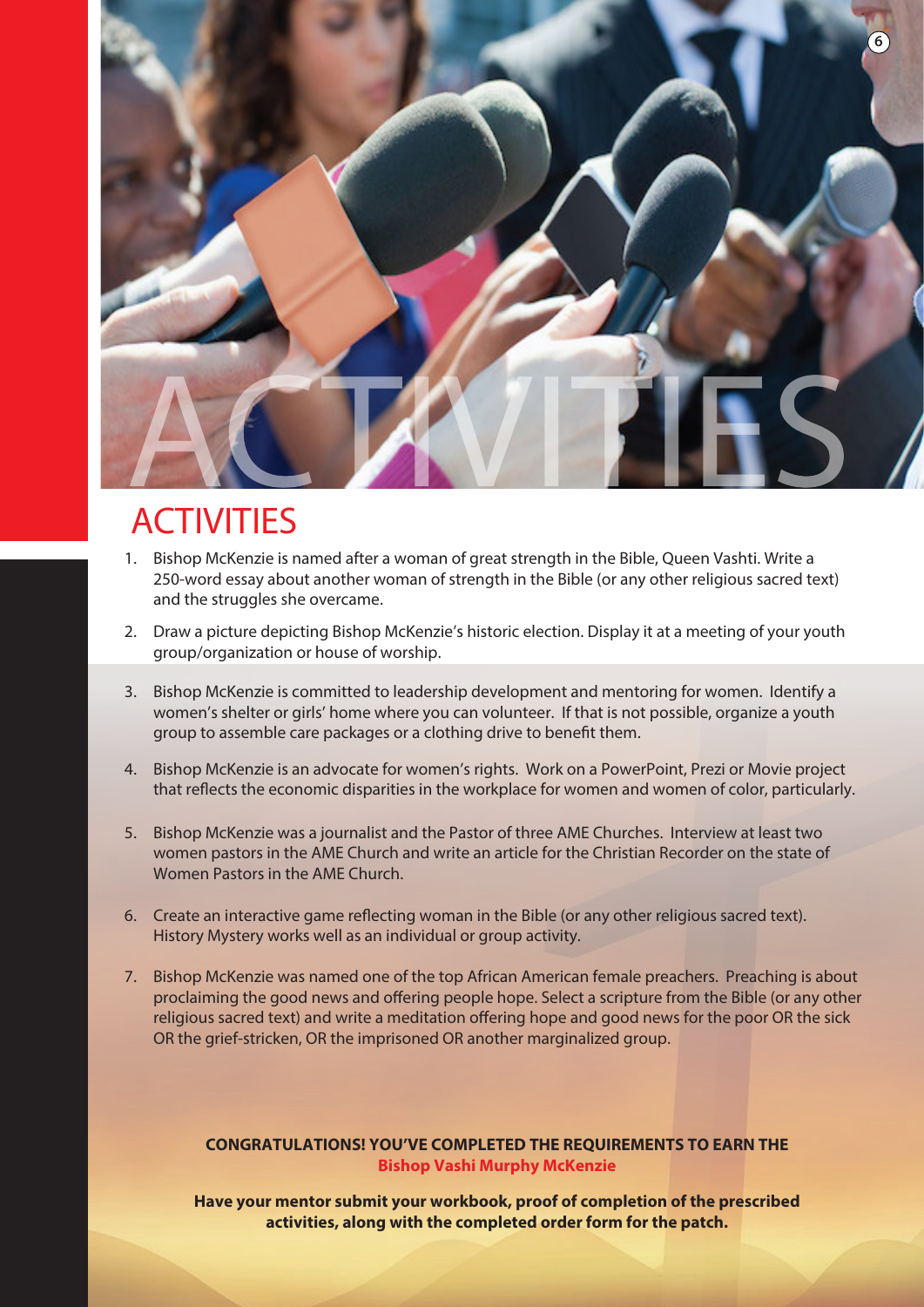### **PLEASE PRINT CLEARLY**

# **AAMES EPISCOPAL PATCH/AWARD ORDER FORM**



| Pack/Troop/Crew/Ship #:       |                                   | <b>Phone:</b>                 |                                                   | <b>Email:</b>      |              |           |      | Date:               |
|-------------------------------|-----------------------------------|-------------------------------|---------------------------------------------------|--------------------|--------------|-----------|------|---------------------|
| Credit Card #:<br>Exp. Date:  |                                   |                               | <b>Visa</b><br>Amex<br><b>MC</b><br><b>Disc</b>   |                    |              |           | CVV: |                     |
| <b>ORDERED BY:</b>            |                                   |                               |                                                   | <b>SHIPPED TO:</b> |              |           |      |                     |
| Name:                         |                                   |                               |                                                   | Name:              |              |           |      |                     |
| Address:                      |                                   |                               |                                                   | Address:           |              |           |      |                     |
| City:                         | State:                            | Zip:                          |                                                   | City:              |              | State:    |      | Zip:                |
| <b>Category</b>               |                                   | <b>Item</b>                   |                                                   | <b>Quantity</b>    |              | Cost      |      | <b>Total Amount</b> |
| <b>Episcopal Patch Series</b> | <b>Daniel Coker</b>               |                               |                                                   |                    | \$10.00<br>x |           |      |                     |
|                               | <b>Richard Allen</b>              |                               |                                                   |                    | \$10.00<br>X |           |      |                     |
|                               | Francis Herman Gow                |                               |                                                   |                    | \$10.00<br>x |           |      |                     |
|                               | John Hurst Adams                  |                               |                                                   | x                  |              | \$10.00   |      |                     |
|                               | <b>Frank Curtis Cummings</b>      |                               |                                                   | x                  |              | \$10.00   |      |                     |
|                               | Adam Jefferson Richardson, Jr.    |                               |                                                   | x                  |              | \$10.00   |      |                     |
|                               | Vashti Murphy McKenzie            |                               |                                                   | x                  |              | \$10.00   |      |                     |
|                               |                                   | Daniel Rwhynica Daniels, Jr.  |                                                   |                    | \$10.00<br>x |           |      |                     |
| <b>Awards</b>                 | <b>Bishop Award of Excellence</b> |                               |                                                   | x                  |              | \$150.00  |      |                     |
|                               |                                   |                               |                                                   |                    |              |           |      |                     |
| <b>Cert of Commendation</b>   | P.R.A.Y.: Jesus & Me Emblem       |                               |                                                   |                    | x            | \$        | 1.50 |                     |
|                               | P.R.A.Y.: God & Me Emblem         |                               |                                                   |                    | x            | Ś         | 1.50 |                     |
|                               | P.R.A.Y.: God & Family Emblem     |                               |                                                   |                    | x            | Ś<br>1.50 |      |                     |
|                               |                                   | P.R.A.Y.: God & Church Emblem |                                                   |                    | x            | Ś         | 1.50 |                     |
|                               |                                   | P.R.A.Y.: God & Life Emblem   |                                                   |                    | x            | \$        | 1.50 |                     |
|                               | P.R.A.Y.: Four Point Star         |                               |                                                   |                    |              |           |      |                     |
|                               |                                   |                               | <b>SUBTOTAL</b><br><b>SHIPPING &amp; HANDLING</b> |                    |              |           |      |                     |
|                               |                                   |                               |                                                   |                    |              |           |      |                     |
|                               |                                   | <b>TOTAL ENCLOSED</b>         |                                                   |                    |              |           |      |                     |

### **INDICATE THE CREDIT CARD INFORMATION ABOVE OR MAKE CHECK PAYABLE TO AAMES AND MAIL TO:**

- Association of African Methodist Episcopal Scouts c/o Post Office Box 10923 St. Louis | MO 63135
- 202.253.2993 **|** 314.223.3605
- **M** info@amescouts.org
- www.ameced.com